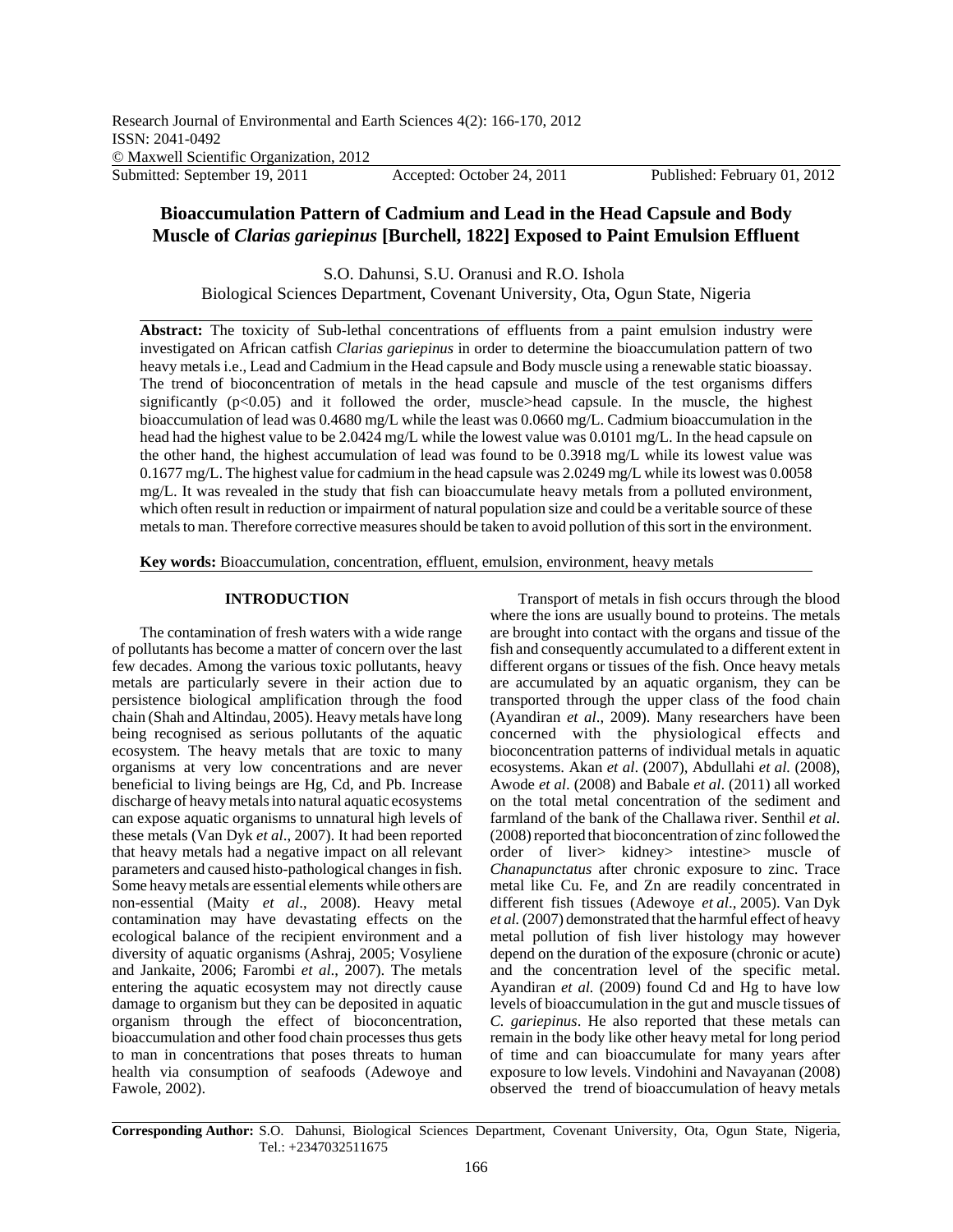in various organs of the fresh water fish; *Cyprinuscarpio* exposed to heavy metal contaminated water system. High concentration of Cu and Zn were observed in the body muscle of fish. They were found to mainly bioaccumulate in the skin, liver, gill, heart, kidney and muscle tissue of fish (Senthil *et al*., 2008). Factors affecting Hg levels includes exogenous (characteristics of the water as oxygen concentration, pH, hardness, temperature etc.) and endogenous (characteristics of the individuals or specie as habitat, food preference, metabolic rate, age etc), which may change the state of toxicity of chemical as Hg (Ebrahinpour *et al*., 2010; Hedayati and Safahieh, 2010). Hypoxic conditions, temperature and acidifications generally render the fish more sensitive to toxication whereas increase in mineral contents decrease metal toxicity (Abdullahi and Javed, 2006).

This study focuses on the bioaccumulation of heavy metals in the body muscle and head capsule of African catfish *Clarias gariepinus* exposed to chronic concentrations of paint emulsion effluent.

#### **MATERIALS AND METHODS**

**The test chemical:** The effluent used for the toxicity test was collected from the discharge point of a company that specializes in chemicals production. The collections were made bi-monthly between June 2010 to July 2011 and between the hours of 8.00 am to 9.00 am on the days of sample collection. The samples were kept in the refrigerator to avoid further activities of microorganisms. The waste waters (effluents) were then pooled together to avoid variability in concentration. Further analysis of samples was carried out in the Research Laboratory of the Biological Sciences Department, Covenant University, Nigeria.

**The test organism:** Since variability in size may lead to different responses to the effluent of the same concentration, the test organism; *Clarias gariepinus* of Standard length between 21-24 cm and 130-140 g body weight were purchased from a commercial Agricultural farms, and transported in a big bowl to the Laboratory. The organisms were kept in a large plastic container that has already been washed and rinsed with 5% potassium trioxonitrate to remove any adhered metals and there after acclimatized for a period of fourteen days. During this period of acclimatization, renewal bioassay was employed and fish were fed twice daily (12 hourly) with an already formulated fish feed with about 40% crude protein content.

**The physico-chemical analysis:** The physico-chemical analysis of the effluent was carried out prior to the laboratory experiment and it is to quantify the concentrations of the metals and other parameters in the

effluent of study using the APHA/AWWA/WEF (1995) Standard method for examination of water and waste waters.

**Toxicity test:** After the acclimatization period, range finding test using the (ASTM, 2007) method was carried out to determine the definitive concentrations to be used for the evaluation. Renewal bioassay test was employed in the experimental set up. Ten *C. gariepinus* was placed in each of five different plastic containers containing well aerated bore-hole water. The fishes were then exposed to paint emulsion effluent at sub-lethal concentrations of 0.00 (control), 0.30, 0.40, 0.50, and 0.60 mg/L for 42 days. All the experiments were set up in replicates. Careful observations were then made to note the number of mortalities of the test organisms.

**Digestion of specimen:** The specimens were sacrificed and the head and muscle were separated, which were then kept in the freezer prior to analysis. The parts were oven dried at 70-73ºC until constant weight was obtained. The specimens were then grounded to fine powder and stored in desiccators in order to avoid moisture accumulation before digestion. The digestion procedure was then carried out as described by (Kotze *et al.*, 2006). The heavy metals were analyzed using PYE UNICAM Atomic Absorption Spectrophotometer (AAS).

**Statistical analysis:** The obtained data were statistically analyzed by using one way analysis of variance (ANOVA) followed by Duncan multiple range tests as a post-hoc test, with the aid of SPSS 10 computer statistical software package.

### **RESULTS**

The physicochemical analysis parameters of the paint emulsion effluent used in this research are shown in Table1. The result of the analysis showed that the effluent

| Table 1: Physicochemical parameters of paint emulsion effluent |  |  |
|----------------------------------------------------------------|--|--|
|                                                                |  |  |

| Table 1. Thysicochemical parameters of pann emaision errittent |                |               |  |  |
|----------------------------------------------------------------|----------------|---------------|--|--|
|                                                                | Paint emulsion | FEPA (1991)   |  |  |
| Parameters                                                     | effluent       | specification |  |  |
| Ph                                                             | 6.7            | 6.9           |  |  |
| DO mg/L                                                        | 2.6            | 5.0           |  |  |
| BOD mg/L                                                       | 0.4            | 5.0           |  |  |
| Total suspended                                                |                |               |  |  |
| Solid mg/L                                                     | 72             | 30            |  |  |
| Iron $\mu$ g/L                                                 | 0.6            | 1.0           |  |  |
| Cadmium µg/L                                                   | 7.5            | < 1.0         |  |  |
| Cyanide $\mu$ g/L                                              | 32             | 20            |  |  |
| Lead µg/L                                                      | 9.6            | < 1.0         |  |  |
| Total hardness mg/L                                            | 52.0           |               |  |  |
| Magnesium µg/L                                                 | 0.59           |               |  |  |
| Nickel µg/L                                                    | 0.10           |               |  |  |
| Copper $\mu$ g/L                                               | 0.08           | ${<}1.0$      |  |  |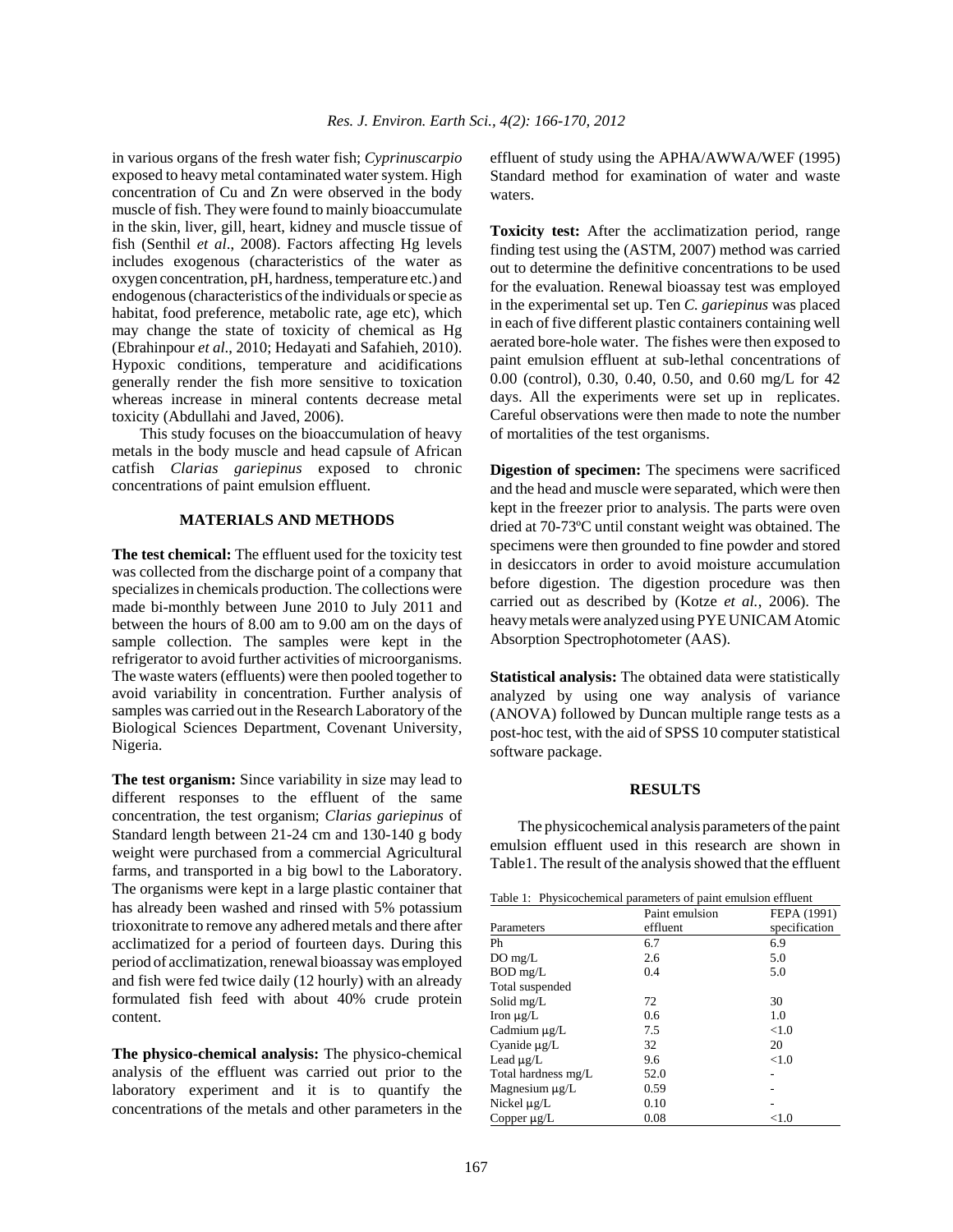| Effluent         | Metals                           |                                 |
|------------------|----------------------------------|---------------------------------|
| conc. $(mg/L)$   | lead $(\mu g/L)$                 | Cadmium $(\mu g/L)$             |
| Control $(0.00)$ | ND                               | ND                              |
| 0.30             | $0.2536 + 0.1815^a$              | $0.9217 + 0.0215^a$             |
| 0.40             | $0.1677 \pm 0.1507$ <sup>a</sup> | $1.0158 \pm 0.015$ <sup>a</sup> |
| 0.50             | $0.3918 \pm 0.1685$ <sup>a</sup> | $2.0067 \pm 0.016^a$            |
| 0.60             | $0.2253 \pm 0.1059^a$            | $2.0249 \pm 0.011$ <sup>a</sup> |

Table 2: Levels of bioaccumulation of metals in the head capsule of *Clarias gareipinus* at sub-lethal concentration (±se)

Means within column having the same alphabet $(s)$  are not significantly different (p>0.05), S. E: Standard error; ND: not detected

Table 3: Levels of bioaccumulation of metals in the body muscle of C*lariasgareipinus* at sub-lethal concentration (±se)

| Effluent         | Metals                           |                                  |
|------------------|----------------------------------|----------------------------------|
| conc. $(mg/L)$   | lead $(\mu g/L)$                 | Cadmium $(\mu g/L)$              |
| Control $(0.00)$ | ND                               | ND                               |
| 0.30             | $0.1671 \pm 0.1671$ <sup>a</sup> | $0.0173 \pm 0.0173$ <sup>b</sup> |
| 0.40             | $0.1272 + 0.0104^a$              | $0.0101 \pm 0.0097$ <sup>b</sup> |
| 0.50             | $0.3364 \pm 0.2784$ <sup>a</sup> | $1.0152 + 0.0152^b$              |
| 0.60             | $0.4680 \pm 0.3964$ <sup>a</sup> | $2.0424 \pm 0.0039$ <sup>a</sup> |

Means within column having the same alphabet(s) are not significantly different (p>0.05), S.E: Standard error; ND: Not detected



Fig. 1: Mortality response of *Clarias gareipinus* to paint emulsion effluent

is unsafe and deleterious to aquatic organisms when compared with Federal Environmental Protection Agency (FEPA, 1991) standard specification for effluent discharge into the aquatic environment.

Table 2 Show the bioaccumulation of heavy metal in the head capsule of the fish after exposure to sub-lethal concentrations of the emulsion effluent for a period of 42 days. Heavy metals bioaccumulation in the head capsule was found not to be significantly different (p>0.05).

Table 3 shows the bioaccumulation of heavy metals in the body tissue of the test organisms at sub-lethal concentrations, there are variations in the bioaccumulation pattern of Lead, and Cadmium. In cadmium the 1st, 2nd, 3rd concentrations were found not to be significantly different (p>0.05) except in 0.60 mg/L.

Figure 1 reveals that at higher concentrations of effluent C*larias gareipinus* mortality rate response are higher compared to marginal increase of death rate at lower concentrations.

#### **DISCUSSION**

The physico-chemical characteristics of the effluent revealed that there were high total suspended solids, high pH level and low dissolve oxygen content. This might have resulted from the organic loads in the effluent, which serves as a suitable medium for microorganisms that competes with the test organisms for the utility of the limited available oxygen. Most of the parameters investigated in the physico-chemical characteristics of the effluent showed deviation from the Federal Environmental Protection Agency (FEPA, 1991) safe limit for waste discharge into water bodies, thus the discharge of the effluent into water bodies over time might lead to the bioaccumulation of metals in fish tissues and organisms in such water bodies.

In this study, the fish exposed to emulsion effluent were observed to be highly irritable and they displayed several abnormal behaviours, this could be attributed to response in the toxic effect of the effluent and to the depletion of the oxygen content of the medium. Abnormal reactions observed in the test organisms include erratic swimming and frequent surfacing in the test containers. Activities of test organisms like swimming and feeding reduced drastically and they grew weaker as the exposure time was prolonged. This is especially noticed in fishes in higher concentrations. Colour change from black to pale black with mucus covering the entire body in response to the toxic effect of the effluent was also observed.

Increased metals bioaccumulation was observed with increase in effluent concentration, bioaccumulation of the analyzed metals was significantly higher in the body muscle at higher concentrations than the head capsule. This finding agrees closely with the studies done by Kotze *et al*. (2006) and Senthil *et al.* (2008). The high concentration of the analyzed metals in the body muscle investigated could be due to the storage role played by the body muscle of fish. Accumulation of heavy metals in the body muscle and head capsule followed the order Pb > Cd. The result conformed closely with the work done by Vindohini and Navayanan (2008) where they carefully observed the trend of bioaccumulation of heavy metals in various organs of the fresh water fish *Cyprinuscarpio* (common carp) exposed to heavy metal contaminated water system. Cadmium was found in this study to have low levels of bioaccumulation in the head capsule and body muscle investigated. Cadmium is considered in other works to have the highest concentration in liver. Ivan *et al*. (2011) reported that it reached 40 to 100 times greater concentrations in muscle than those found by Agusa *et al*. (2004) in five Caspian sturgeon species. An increased Cd levels in sterlet are worrying, especially considering the fact that it could be very hazardous for fish genetic material (Alibabic *et al*., 2007) and it is one of the most toxic heavy metals, even at relatively low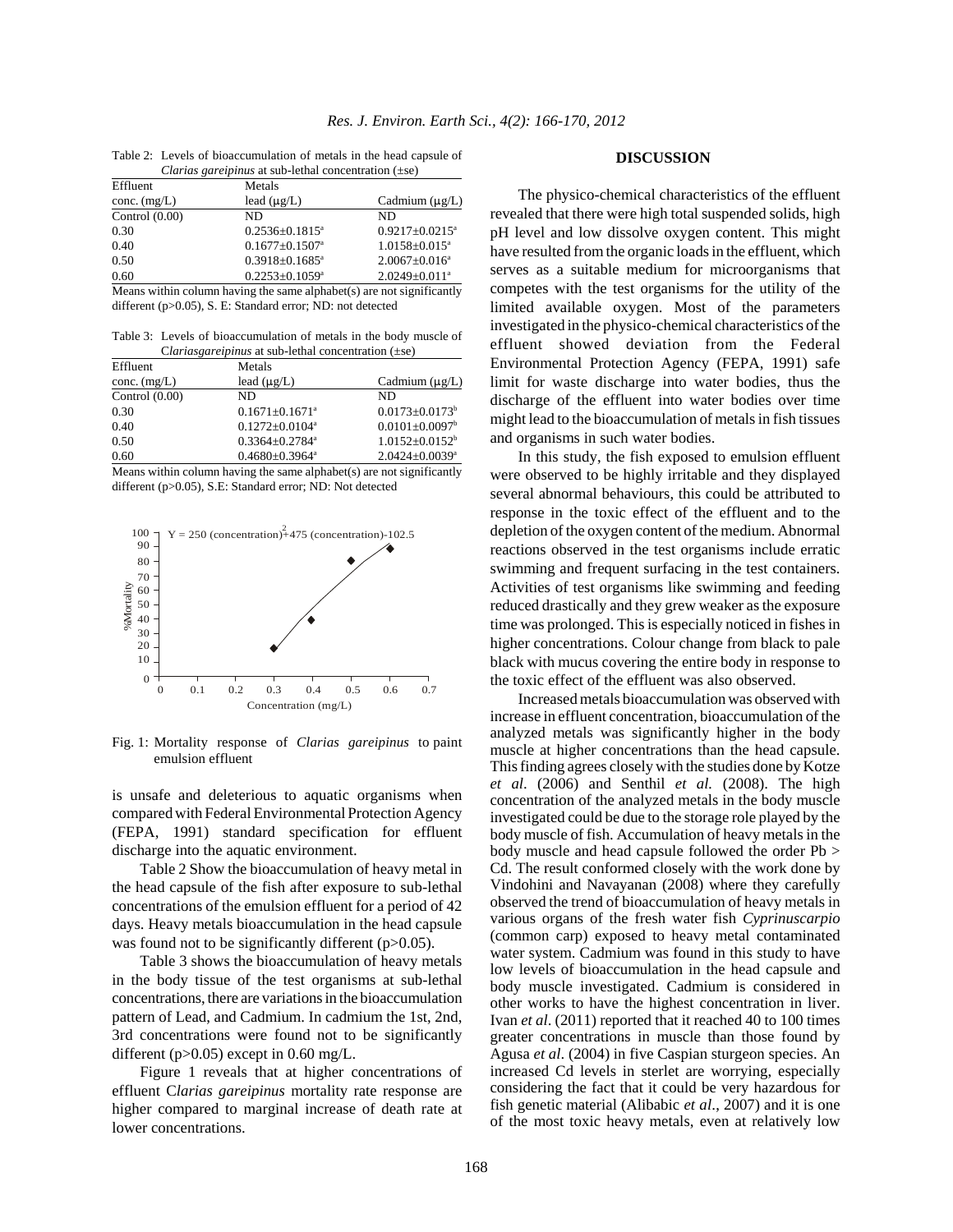concentrations (Dural *et al*., 2006; Fianko *et al*., 2007; Yilmaz *et al*., 2007). These metals can remain in the body like other heavy metals for long period of time and can bioaccumulate for many years after exposure to low levels (Groundwork, 2002). A fish contaminated with these metalscan finds its way into man's food chain, resulting inbiomagnifications of such heavy metal and this becomes harmful to man's health. The pattern of Lead bioaccumulation in this study reveals that the metal has some level of variations in the different concentrations used and this could be as a result of the individual test organism's physiological response to pollutants. The result indicates that the effluent contamination definitely affected the aquatic life of the fresh water fish. Hence, a scientific method of detoxification is essential to improve the health of these economic fish in any stressed environmental conditions.

The recorded significant differences in the bioconcentration of metals in the fish under study may be attributed to the observed differences in the behavioral and metabolic responses of the fish to the effluent; these differences can also be attributed to the differences in the physiological role of each tissue. It can be conclusively deduced from this study that fish has the tendency to bioaccumulate heavy metals in a polluted environment. Thus the indiscriminate consumption of fish from a polluted water body should be discouraged. Federal government should enact laws that will ensure industries make use of standard waste treatment plants for the treatment of their wastes.

# **REFERENCES**

- Abdullahi, S. and M. Javed, 2006. Studies on acute toxicity of metals to the fish, *Catla catla.* Pak. J. Biol., Sci., 9: 1807-1811.
- Abdullahi, M.S., A. Uzairu, G.F.S. Harrison, M.L. Balarabe and O.J. Okunola, 2008. Screening of tomatoes and onions for trace metals from irrigated farm lands on the river bank ofriver Challawa, Nigeria. Pak. J. Nutrition, 7(2): 308-311.
- Adewoye, S.O. and O.O. Fawole, 2002. Bioconcentration of metals in the tissue of *Clarias gariepinus* fingerlings exposed to lethal concentration of cassava Waste water. World J. Biotechnol., 3: 465-468.
- Adewoye, S.O., O.O. Fawole, O.D. Owolabiand and J.S. Omotosho, 2005. Toxicity of Cassava wastewater effluents to Africa Catfish *Clarias gariepinus* (Burchell, 1822) Sineti Ethiopian. J. Sci., 28(2): 189-194.
- Agusa, T., T. Kunito, S. Tanabe, M. Pourkazemi and D. Aubrey, 2004. Concentrations of trace elements in muscle of sturgeons in the Caspian Sea. Mar. Pollut. Bull., 49: 789-800.
- Akan, J.C., F.I. Abdulrahman, J.T. Ayodele and V.O. Ogugbua, 2007. Level of heavy metalpollution in Challawa River. Res. J. Appl. Sci., 2(4): 530-535.
- Alibabic, C., N. Vahcic and M. Bajramovic, 2007. Bioaccumulation of metals in fish of Salmonidae family and the impact on fish meat quality. Environ. Monit. Assess., 131: 349-364.
- APHA/AWWA/WEF, 1995. American Public Health Association/ American Water Works Association/ Water Environment Federation. 19th Edn., Standard Methods for Water and Wastewater Analysis, pp: 28.
- Ashraj, W., 2005. Accumulation of heavy metals in kidney and heart tissues of *Epinephelusmicrodon* fish from the Arabian Gulf. Environ. Monit. Assess., 101(1-3): 311-316.
- ASTM, E729-96, 2007. Standard guide for conducting acute toxicity tests on test materials with fishes, macroinvertebrates and amphibians. ICS Number Code 07.080 (Biology. Botany. Zoology) DOI: 10.1520/E0729-96R07. Book of Standards Vol:11.06.
- Awode, U.A., A. Uzairu, M.L. Balarabe, G.F.S. Harrison and O.J. Okunola, 2008. Assessment of pappers and soils for some heavy metals from irrigated farm lands and the bank of river Challawa, Northern Nigeria. Pak. J. Nutr., 7(2): 244-248.
- Ayandiran, T.A., O.O. Fawole, S.O. Adewoye and M.A.Ogundiran, 2009. Bioconcentration of metals in the body muscle and gut of *Clarias gariepinus* exposed to sublethal concentrations of soap and detergent effluent. J. Cell Anim. Biol., 3(8): 113-118.
- Babale, A., A. Uzairu, J.A. Kagbu, O.J. Okunola and H.Abba, 2011. Assessment of Cd and Cr Bioavailability in Sediment of River Challawa, Nigeria.British J. Appl. Sci. Technol., 1(3): 116-130.
- Dural, M., M.Z.I. Goksu, A.A. Ozak and B. Derici, 2006. Bioaccumulation of some heavy metals in different tissues of *Dicentrachuslabrax* L., 1758, *Sparusaurata* L., 1758, and *Mugilcephalus* L., 1758 from the Camlik lagoon of the eastern coast of Mediterranean (Turkey). Environ. Monit. Assess., 118: 66-74.
- Ebrahinpour, M., M. Mosavisefat and R. Mohabbati, 2010. Influence of water hardness on acute toxicity of copper and zinc on fish. Toxicol. Indus. Health, 6: 361-365.
- Farombi, E.O., O.A. Adelowo and Y.R. Ajimoko, 2007. Biomarkers of oxidative stress and heavy metal levels as indicators of environmental pollution in African Cat fish (*Clarias gariepinus*) from Nigeria Ogun River. Int. J. Environ. Res. Public Health, 4(2): 158-165.